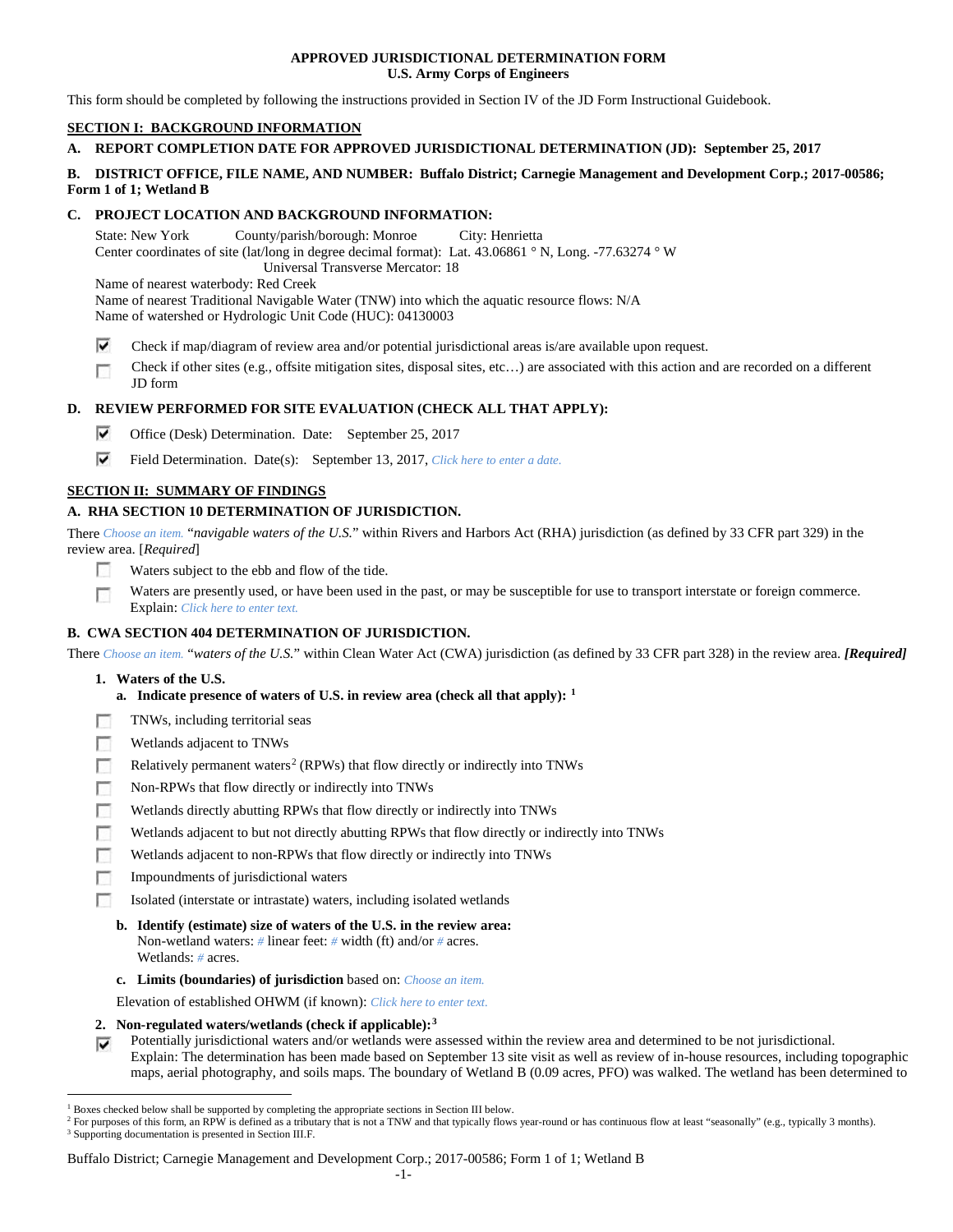be a depressional wetland with no connection to a WOUS. No surface flows or culverts were observed in or near the wetland. Wetland B is approximately 280 linear feet east of Red Creek. During the site visit, evidence of hydrology was not present within the wetlands. There was no evidence of drainage or flow from the wetland into Red Creek or to other WOUS. The depressional wetland may have been created by the construction of a building to the south of Wetland B, the railroad to the east and natural topographic elevation to the north and west. Due to the distance to the nearest drainage, and on-site soil conditions, it is unlikely that any shallow subsurface connection exists. Wetland B is physically and geographically isolated in a depression and water would not make it to a TNW. There is one other wetland (Wetland A) within the property boundary that will be verified under a Preliminary Jurisdictional Determination. (Note: Isolated water is highlighted yellow on sheet 2 of 2)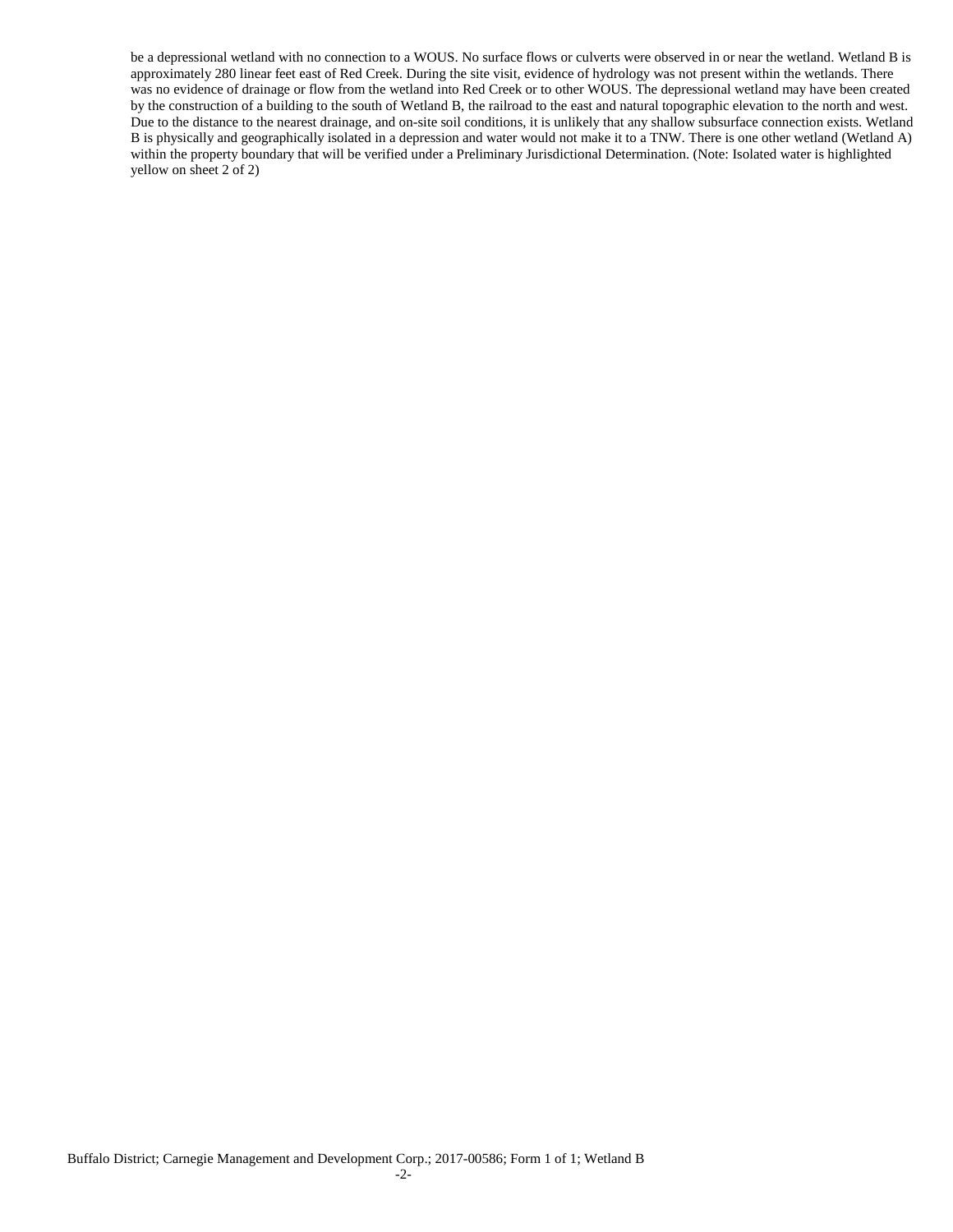### **SECTION III: CWA ANALYSIS**

### **A. TNWs AND WETLANDS ADJACENT TO TNWs**

**The agencies will assert jurisdiction over TNWs and wetlands adjacent to TNWs. If the aquatic resource is a TNW, complete Section III.A.1 and Section III.D.1. only; if the aquatic resource is a wetland adjacent to a TNW, complete Sections III.A.1 and 2 and Section III.D.1.; otherwise, see Section III.B below**.

- **1. TNW**  Identify TNW: *Click here to enter text.*
	- Summarize rationale supporting determination: *Click here to enter text.*
- **2. Wetland adjacent to TNW** Summarize rationale supporting conclusion that wetland is "adjacent": *Click here to enter text.*

### **B. CHARACTERISTICS OF TRIBUTARY (THAT IS NOT A TNW) AND ITS ADJACENT WETLANDS (IF ANY):**

**This section summarizes information regarding characteristics of the tributary and its adjacent wetlands, if any, and it helps determine whether or not the standards for jurisdiction established under Rapanos have been met.** 

**The agencies will assert jurisdiction over non-navigable tributaries of TNWs where the tributaries are "relatively permanent waters" (RPWs), i.e. tributaries that typically flow year-round or have continuous flow at least seasonally (e.g., typically 3 months). A wetland that directly abuts an RPW is also jurisdictional. If the aquatic resource is not a TNW, but has year-round (perennial) flow, skip to Section III.D.2. If the aquatic resource is a wetland directly abutting a tributary with perennial flow, skip to Section III.D.4.**

**A wetland that is adjacent to but that does not directly abut an RPW requires a significant nexus evaluation. Corps districts and EPA regions will include in the record any available information that documents the existence of a significant nexus between a relatively permanent tributary that is not perennial (and its adjacent wetlands if any) and a traditional navigable water, even though a significant nexus finding is not required as a matter of law.**

**If the waterbody[4](#page-2-0) is not an RPW, or a wetland directly abutting an RPW, a JD will require additional data to determine if the waterbody has a significant nexus with a TNW. If the tributary has adjacent wetlands, the significant nexus evaluation must consider the tributary in combination with all of its adjacent wetlands. This significant nexus evaluation that combines, for analytical purposes, the tributary and all of its adjacent wetlands is used whether the review area identified in the JD request is the tributary, or its adjacent wetlands, or both. If the JD covers a tributary with adjacent wetlands, complete Section III.B.1 for the tributary, Section III.B.2 for any onsite wetlands, and Section III.B.3 for all wetlands adjacent to that tributary, both onsite and offsite. The determination whether a significant nexus exists is determined in Section III.C below.**

**1. Characteristics of non-TNWs that flow directly or indirectly into TNW**

**(i) General Area Conditions:**

Watershed size: *# Choose an item.* Drainage area: *# Choose an item.*

Average annual rainfall: *#* inches Average annual snowfall: *#* inches

### **(ii) Physical Characteristics:**

- (a) Relationship with TNW:
	- Tributary flows directly into TNW.

n Tributary flows through *Choose an item.* tributaries before entering TNW.

Project waters are *Choose an item.* river miles from TNW. Project waters are *Choose an item.* river miles from RPW. Project waters are *Choose an item.* aerial (straight) miles from TNW. Project waters are *Choose an item.* aerial (straight) miles from RPW. Project waters cross or serve as state boundaries. Explain: *Click here to enter text.*

Identify flow route to TNW[5:](#page-2-1) *Click here to enter text.* Tributary stream order, if known: *Click here to enter text.*

(b) General Tributary Characteristics (check all that apply):

**Tributary** is: Natural

Artificial (man-made). Explain: *Click here to enter text.*

Manipulated (man-altered). Explain: *Click here to enter text.*

<span id="page-2-1"></span><span id="page-2-0"></span><sup>&</sup>lt;sup>4</sup> Note that the Instructional Guidebook contains additional information regarding swales, ditches, washes, and erosional features generally and in the arid West. <sup>5</sup> Flow route can be described by identifying, e.g., tributary a, which flows through the review area, to flow into tributary b, which then flows into TNW.

Buffalo District; Carnegie Management and Development Corp.; 2017-00586; Form 1 of 1; Wetland B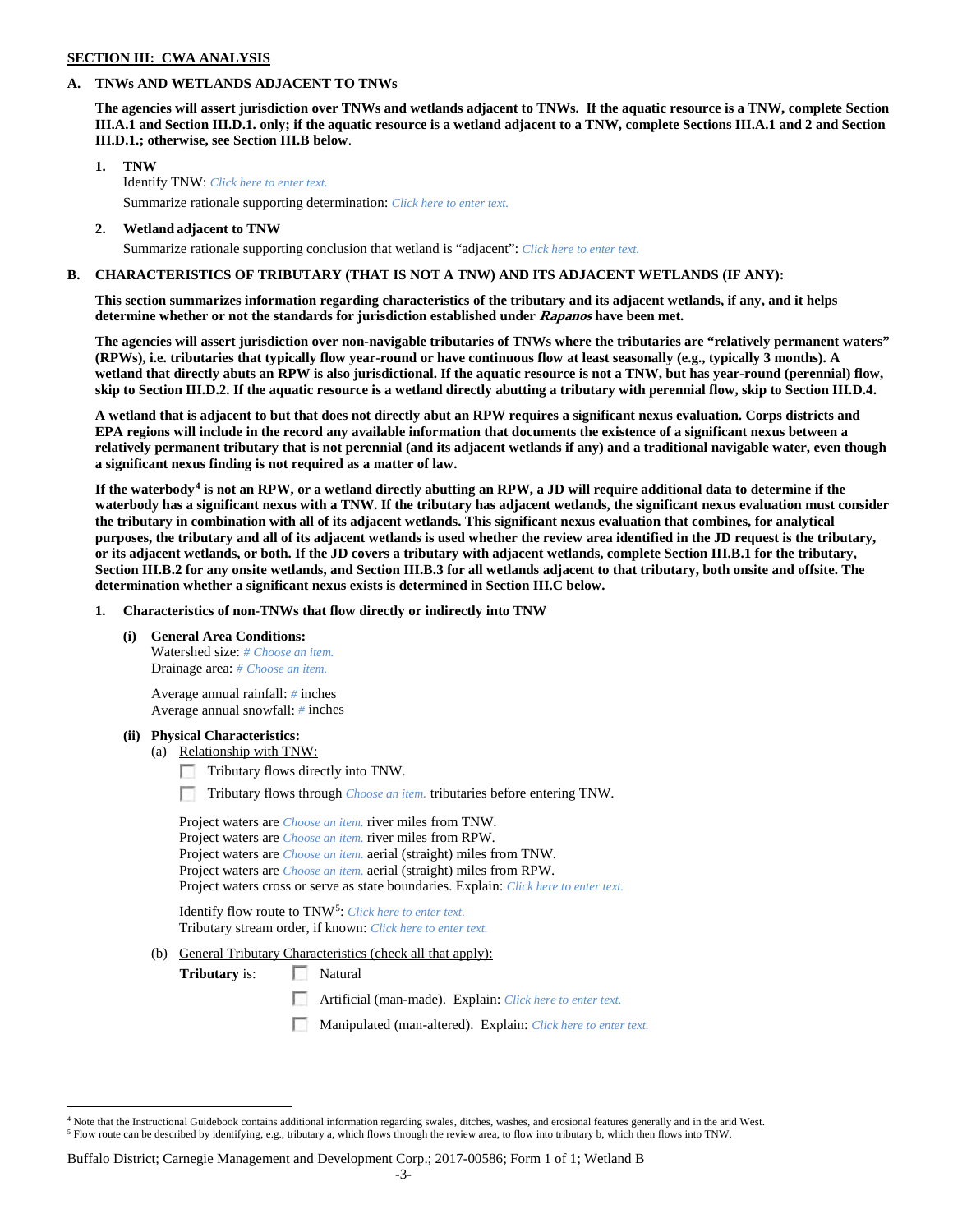|                                                                                                                                                                                                                                                                 | Average width: # feet<br>Average depth: # feet<br>Average side slopes: Choose an item.    |    | <b>Tributary</b> properties with respect to top of bank (estimate):                                                                      |             |                    |  |                                                                                                                                                        |  |  |  |  |
|-----------------------------------------------------------------------------------------------------------------------------------------------------------------------------------------------------------------------------------------------------------------|-------------------------------------------------------------------------------------------|----|------------------------------------------------------------------------------------------------------------------------------------------|-------------|--------------------|--|--------------------------------------------------------------------------------------------------------------------------------------------------------|--|--|--|--|
| Primary tributary substrate composition (check all that apply):                                                                                                                                                                                                 |                                                                                           |    |                                                                                                                                          |             |                    |  |                                                                                                                                                        |  |  |  |  |
|                                                                                                                                                                                                                                                                 | Silts                                                                                     |    | Sands                                                                                                                                    |             |                    |  | Concrete                                                                                                                                               |  |  |  |  |
|                                                                                                                                                                                                                                                                 | Cobbles                                                                                   | L. | Gravel                                                                                                                                   |             |                    |  | Muck                                                                                                                                                   |  |  |  |  |
|                                                                                                                                                                                                                                                                 | Bedrock                                                                                   | L. | Vegetation. Type/% cover: Click here to enter text.                                                                                      |             |                    |  |                                                                                                                                                        |  |  |  |  |
|                                                                                                                                                                                                                                                                 | Other. Explain: Click here to enter text.                                                 |    |                                                                                                                                          |             |                    |  |                                                                                                                                                        |  |  |  |  |
|                                                                                                                                                                                                                                                                 | Tributary geometry: Choose an item.<br>Tributary gradient (approximate average slope): #% |    | Presence of run/riffle/pool complexes. Explain: Click here to enter text.                                                                |             |                    |  | Tributary condition/stability [e.g., highly eroding, sloughing banks]. Explain: Click here to enter text.                                              |  |  |  |  |
| $(c)$ Flow:<br>Tributary provides for: Choose an item.<br>Estimate average number of flow events in review area/year: Choose an item.<br>Describe flow regime: Click here to enter text.<br>Other information on duration and volume: Click here to enter text. |                                                                                           |    |                                                                                                                                          |             |                    |  |                                                                                                                                                        |  |  |  |  |
| Surface flow is: <i>Choose an item.</i> Characteristics: <i>Click here to enter text.</i>                                                                                                                                                                       |                                                                                           |    |                                                                                                                                          |             |                    |  |                                                                                                                                                        |  |  |  |  |
|                                                                                                                                                                                                                                                                 |                                                                                           |    | Subsurface flow: Choose an item. Explain findings: Click here to enter text.<br>Dye (or other) test performed: Click here to enter text. |             |                    |  |                                                                                                                                                        |  |  |  |  |
| Tributary has (check all that apply):<br>$\Box$ Bed and banks                                                                                                                                                                                                   |                                                                                           |    |                                                                                                                                          |             |                    |  |                                                                                                                                                        |  |  |  |  |
|                                                                                                                                                                                                                                                                 | $\Box$ OHWM <sup>6</sup> (check all indicators that apply):                               |    |                                                                                                                                          |             |                    |  |                                                                                                                                                        |  |  |  |  |
|                                                                                                                                                                                                                                                                 |                                                                                           |    | $\Box$ clear, natural line impressed on the bank $\Box$                                                                                  |             |                    |  | the presence of litter and debris                                                                                                                      |  |  |  |  |
|                                                                                                                                                                                                                                                                 | changes in the character of soil                                                          |    |                                                                                                                                          |             |                    |  | destruction of terrestrial vegetation                                                                                                                  |  |  |  |  |
|                                                                                                                                                                                                                                                                 | shelving                                                                                  |    | vegetation matted down, bent, or absent $\Box$                                                                                           |             | sediment sorting   |  | the presence of wrack line                                                                                                                             |  |  |  |  |
|                                                                                                                                                                                                                                                                 | leaf litter disturbed or washed away                                                      |    |                                                                                                                                          |             | scour              |  |                                                                                                                                                        |  |  |  |  |
|                                                                                                                                                                                                                                                                 | sediment deposition                                                                       |    |                                                                                                                                          |             |                    |  | multiple observed or predicted flow events                                                                                                             |  |  |  |  |
|                                                                                                                                                                                                                                                                 | water staining                                                                            |    |                                                                                                                                          |             |                    |  | abrupt change in plant community Click here to enter text.                                                                                             |  |  |  |  |
|                                                                                                                                                                                                                                                                 | other (list): Click here to enter text.                                                   |    |                                                                                                                                          |             |                    |  |                                                                                                                                                        |  |  |  |  |
| Discontinuous OHWM. <sup>7</sup> Explain: Click here to enter text.                                                                                                                                                                                             |                                                                                           |    |                                                                                                                                          |             |                    |  |                                                                                                                                                        |  |  |  |  |
|                                                                                                                                                                                                                                                                 | $\Box$ High Tide Line indicated by:                                                       |    |                                                                                                                                          |             |                    |  | If factors other than the OHWM were used to determine lateral extent of CWA jurisdiction (check all that apply):<br>Mean High Water Mark indicated by: |  |  |  |  |
| $\sim$                                                                                                                                                                                                                                                          | oil or scum line along shore objects                                                      |    |                                                                                                                                          |             |                    |  | survey to available datum;                                                                                                                             |  |  |  |  |
| FЛ                                                                                                                                                                                                                                                              |                                                                                           |    | fine shell or debris deposits (foreshore)                                                                                                | <b>I</b> in | physical markings; |  |                                                                                                                                                        |  |  |  |  |
| L.                                                                                                                                                                                                                                                              | physical markings/characteristics                                                         |    |                                                                                                                                          | п           |                    |  | vegetation lines/changes in vegetation types.                                                                                                          |  |  |  |  |
| <b>I</b> in                                                                                                                                                                                                                                                     | tidal gauges                                                                              |    |                                                                                                                                          |             |                    |  |                                                                                                                                                        |  |  |  |  |
|                                                                                                                                                                                                                                                                 | other (list): Click here to enter text.                                                   |    |                                                                                                                                          |             |                    |  |                                                                                                                                                        |  |  |  |  |
| <b>Chemical Characteristics:</b>                                                                                                                                                                                                                                |                                                                                           |    |                                                                                                                                          |             |                    |  | Characterize tributary (e.g., water color is clear, discolored, oily film; water quality; general watershed characteristics, etc.).                    |  |  |  |  |

Explain: *Click here to enter text.*

**(iii)** 

Identify specific pollutants, if known: *Click here to enter text.*

<span id="page-3-1"></span><span id="page-3-0"></span> <sup>6</sup> <sup>6</sup>A natural or man-made discontinuity in the OHWM does not necessarily sever jurisdiction (e.g., where the stream temporarily flows underground, or where the OHWM has been removed by development or agricultural practices). Where there is a break in the OHWM that is unrelated to the waterbody's flow regime (e.g., flow over a rock outcrop or through a culvert), the agencies will look for indicators of flow above and below the break. 7 Ibid.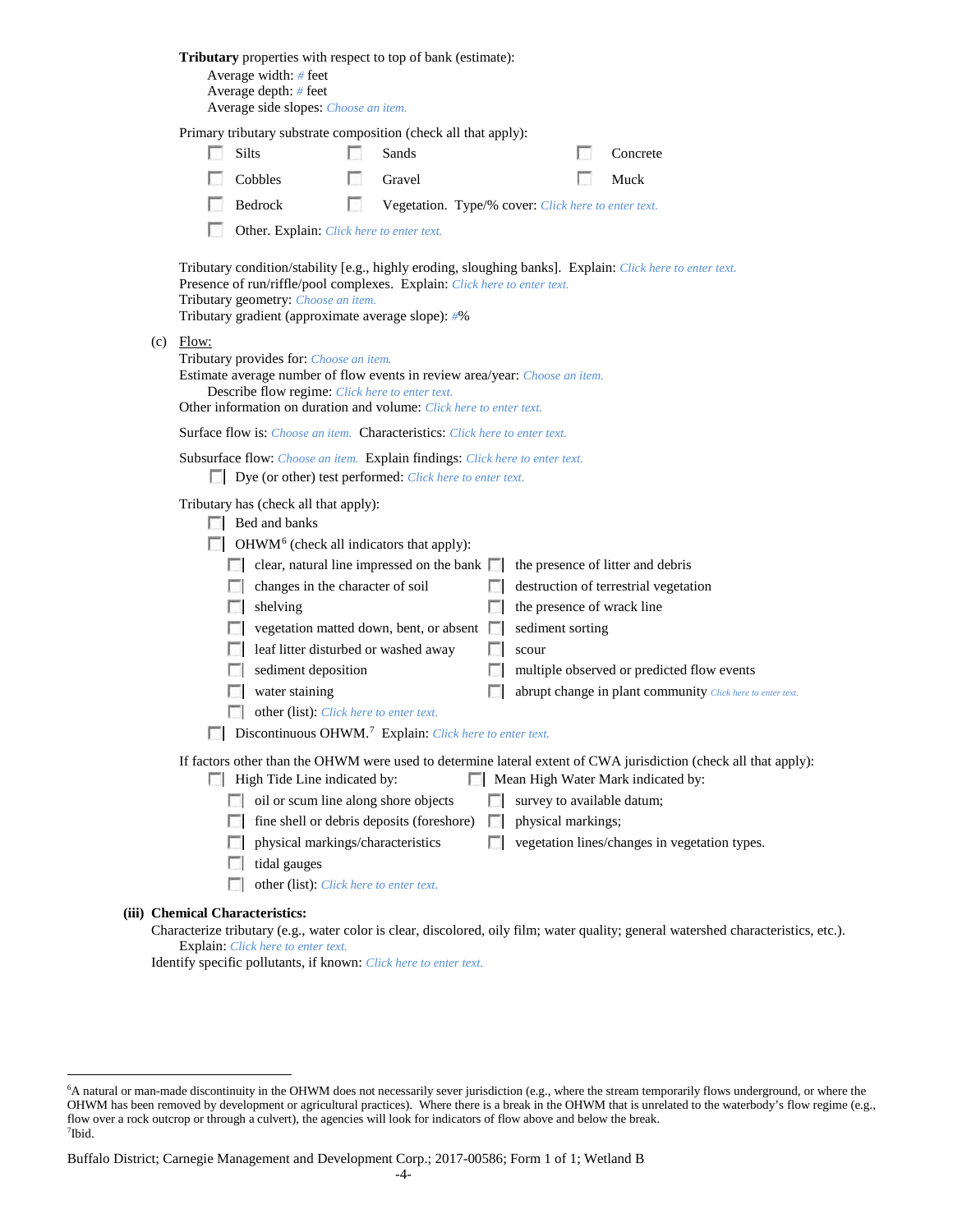### **(iv) Biological Characteristics. Channel supports (check all that apply):**

- Riparian corridor. Characteristics (type, average width): *Click here to enter text.*
- Wetland fringe. Characteristics: *Click here to enter text.*
- Habitat for:
	- Federally Listed species. Explain findings: *Click here to enter text.*
	- Fish/spawn areas. Explain findings: *Click here to enter text.*
	- Other environmentally-sensitive species. Explain findings: *Click here to enter text.* m.
	- n Aquatic/wildlife diversity. Explain findings: *Click here to enter text.*

#### **2. Characteristics of wetlands adjacent to non-TNW that flow directly or indirectly into TNW**

#### **(i) Physical Characteristics:**

- (a) General Wetland Characteristics:
	- Properties:

Wetland size: *#* acres Wetland type. Explain: *Click here to enter text.*

Wetland quality. Explain: *Click here to enter text.*

Project wetlands cross or serve as state boundaries. Explain: *Click here to enter text.*

(b) General Flow Relationship with Non-TNW: Flow is: *Choose an item.* Explain: *Click here to enter text.*

Surface flow is: *Choose an item.* Characteristics: *Click here to enter text.*

Subsurface flow: *Choose an item.* Explain findings: *Click here to enter text.*

Dye (or other) test performed: *Click here to enter text.*

#### (c) Wetland Adjacency Determination with Non-TNW:

- $\Box$  Directly abutting
- Not directly abutting
	- **The State** Discrete wetland hydrologic connection. Explain: *Click here to enter text.*
	- Ecological connection. Explain: *Click here to enter text.* **The Contract of the Contract of the Contract of the Contract of the Contract of the Contract of the Contract of the Contract of the Contract of the Contract of the Contract of the Contract of the Contract of the Contract**
	- $\sim$ Separated by berm/barrier. Explain: *Click here to enter text.*
- (d) Proximity (Relationship) to TNW

Project wetlands are *Choose an item.* river miles from TNW. Project waters are *Choose an item.* aerial (straight) miles from TNW. Flow is from: *Choose an item.* Estimate approximate location of wetland as within the *Choose an item.* floodplain.

#### **(ii) Chemical Characteristics:**

Characterize wetland system (e.g., water color is clear, brown, oil film on surface; water quality; general watershed characteristics; etc.). Explain: *Click here to enter text.*

Identify specific pollutants, if known: *Click here to enter text.*

### **(iii) Biological Characteristics. Wetland supports (check all that apply):**

- Riparian buffer. Characteristics (type, average width): *Click here to enter text.*
- Vegetation type/percent cover. Explain: *Click here to enter text.*
- $\Box$  Habitat for:
	- Federally Listed species. Explain findings: *Click here to enter text*.
	- Fish/spawn areas. Explain findings: *Click here to enter text.*
	- Other environmentally-sensitive species. Explain findings: *Click here to enter text.*
	- Aquatic/wildlife diversity. Explain findings: *Click here to enter text.*

#### **3. Characteristics of all wetlands adjacent to the tributary (if any)**

All wetland(s) being considered in the cumulative analysis: *Choose an item.* Approximately (*#*) acres in total are being considered in the cumulative analysis.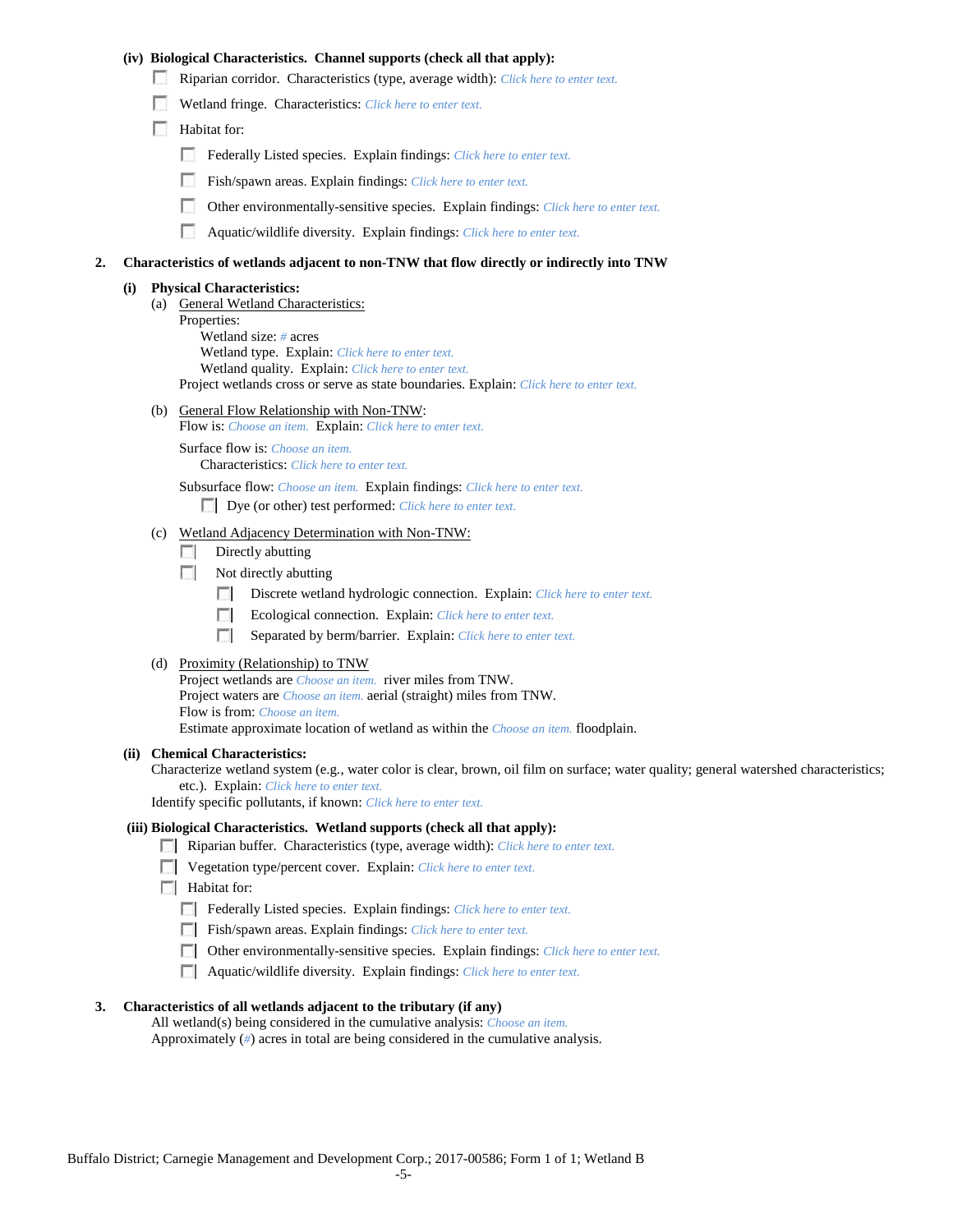For each wetland, specify the following:

| Directly abuts? $(Y/N)$ | Size (in acres) | Directly abuts? $(Y/N)$ | Size (in acres) |
|-------------------------|-----------------|-------------------------|-----------------|
|                         |                 | Y/N                     |                 |
| V/N                     |                 | Y/N                     |                 |
| V/N                     |                 | Y/N                     |                 |
|                         |                 | Y/N                     |                 |

Summarize overall biological, chemical and physical functions being performed: *Click here to enter text.*

## **C. SIGNIFICANT NEXUS DETERMINATION**

**A significant nexus analysis will assess the flow characteristics and functions of the tributary itself and the functions performed by any wetlands adjacent to the tributary to determine if they significantly affect the chemical, physical, and biological integrity of a TNW. For each of the following situations, a significant nexus exists if the tributary, in combination with all of its adjacent wetlands, has more than a speculative or insubstantial effect on the chemical, physical and/or biological integrity of a TNW. Considerations when evaluating significant nexus include, but are not limited to the volume, duration, and frequency of the flow of water in the tributary and its proximity to a TNW, and the functions performed by the tributary and all its adjacent wetlands. It is not appropriate to determine significant nexus based solely on any specific threshold of distance (e.g. between a tributary and its adjacent wetland or between a tributary and the TNW). Similarly, the fact an adjacent wetland lies within or outside of a floodplain is not solely determinative of significant nexus.** 

### **Draw connections between the features documented and the effects on the TNW, as identified in the** *Rapanos* **Guidance and discussed in the Instructional Guidebook. Factors to consider include, for example:**

- Does the tributary, in combination with its adjacent wetlands (if any), have the capacity to carry pollutants or flood waters to TNWs, or to reduce the amount of pollutants or flood waters reaching a TNW?
- Does the tributary, in combination with its adjacent wetlands (if any), provide habitat and lifecycle support functions for fish and other species, such as feeding, nesting, spawning, or rearing young for species that are present in the TNW?
- Does the tributary, in combination with its adjacent wetlands (if any), have the capacity to transfer nutrients and organic carbon that support downstream foodwebs?
- Does the tributary, in combination with its adjacent wetlands (if any), have other relationships to the physical, chemical, or biological integrity of the TNW?

### *Note: the above list of considerations is not inclusive and other functions observed or known to occur should be documented below:*

- **1. Significant nexus findings for non-RPW that has no adjacent wetlands and flows directly or indirectly into TNWs.** Explain findings of presence or absence of significant nexus below, based on the tributary itself, then go to Section III.D: *Click here to enter text.*
- **2. Significant nexus findings for non-RPW and its adjacent wetlands, where the non-RPW flows directly or indirectly into TNWs.**  Explain findings of presence or absence of significant nexus below, based on the tributary in combination with all of its adjacent wetlands, then go to Section III.D: *Click here to enter text.*
- **3. Significant nexus findings for wetlands adjacent to an RPW but that do not directly abut the RPW.** Explain findings of presence or absence of significant nexus below, based on the tributary in combination with all of its adjacent wetlands, then go to Section III.D: *Click here to enter text.*

# **D. DETERMINATIONS OF JURISDICTIONAL FINDINGS. THE SUBJECT WATERS/WETLANDS ARE (CHECK ALL THAT APPLY):**

- **1. TNWs and Adjacent Wetlands.** Check all that apply and provide size estimates in review area:
	- TNWs: *#* linear feet *#* width (ft), Or, *#* acres.
	- **Wetlands adjacent to TNWs:** # acres.

## **2. RPWs that flow directly or indirectly into TNWs.**

- Tributaries of TNWs where tributaries typically flow year-round are jurisdictional. Provide data and rationale indicating that tributary is perennial: *Click here to enter text.*.
- Tributaries of TNW where tributaries have continuous flow "seasonally" (e.g., typically three months each year) are jurisdictional.  $\mathcal{L}$ Data supporting this conclusion is provided at Section III.B. Provide rationale indicating that tributary flows seasonally: *Click here to enter text.*.

Provide estimates for jurisdictional waters in the review area (check all that apply):

- Tributary waters: # linear feet # width (ft).
- Other non-wetland waters: *#* acres.

Identify type(s) of waters: *Click here to enter text.*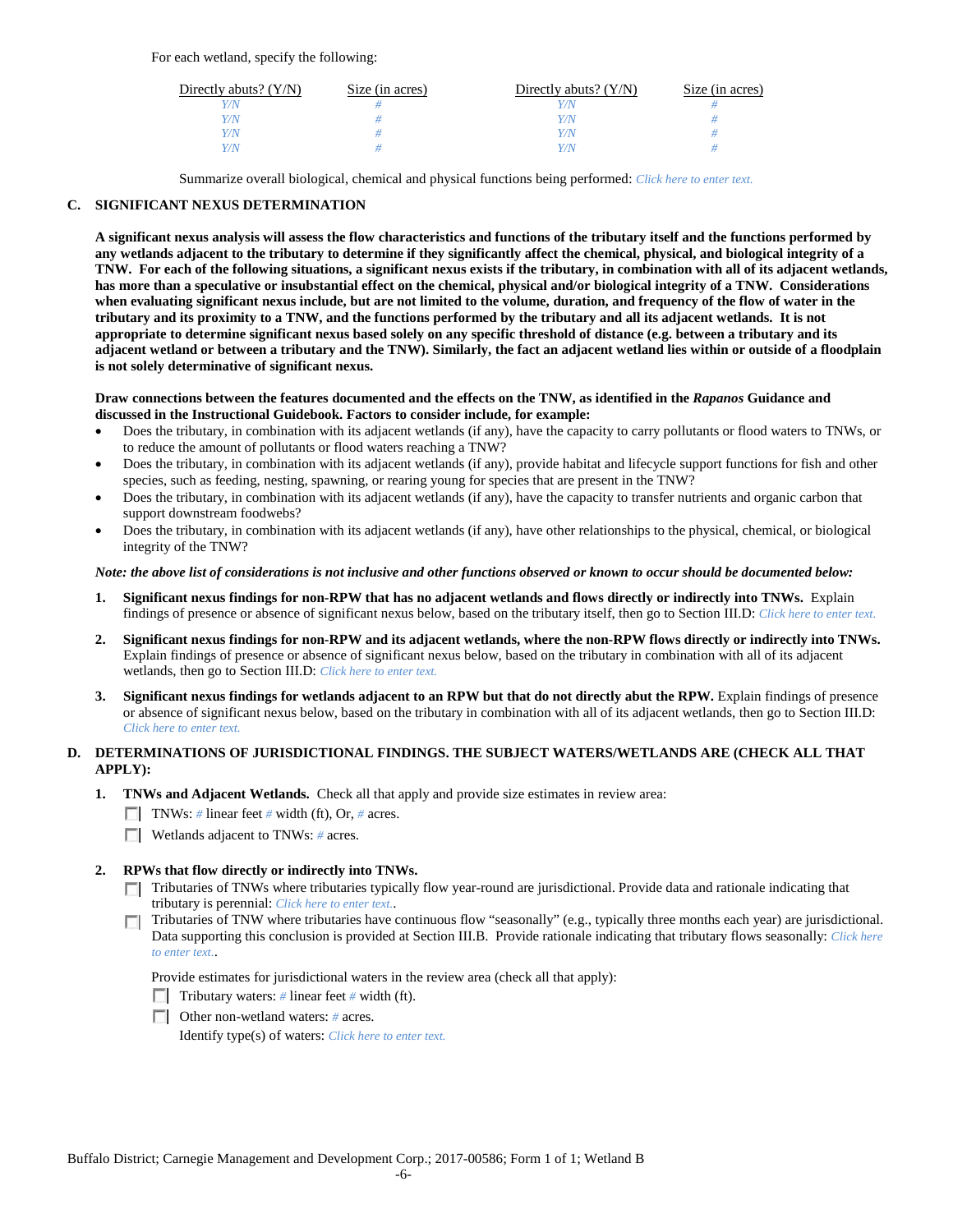### **3. Non-RPWs[8](#page-6-0) that flow directly or indirectly into TNWs.**

Waterbody that is not a TNW or an RPW, but flows directly or indirectly into a TNW, and it has a significant nexus with a TNW is jurisdictional. Data supporting this conclusion is provided at Section III.C.

Provide estimates for jurisdictional waters within the review area (check all that apply):

- **Tributary waters:** # linear feet # width (ft).
- Other non-wetland waters: # acres. Identify type(s) of waters: *Click here to enter text.*
- **4. Wetlands directly abutting an RPW that flow directly or indirectly into TNWs.**
	- **Wetlands directly abut RPW and thus are jurisdictional as adjacent wetlands.** 
		- $\Box$  Wetlands directly abutting an RPW where tributaries typically flow year-round. Provide data and rationale indicating that tributary is perennial in Section III.D.2, above. Provide rationale indicating that wetland is directly abutting an RPW: *Click here to enter text.*
		- Wetlands directly abutting an RPW where tributaries typically flow "seasonally." Provide data indicating that tributary is seasonal in Section III.B and rationale in Section III.D.2, above. Provide rationale indicating that wetland is directly abutting an RPW: *Click here to enter text.*

Provide acreage estimates for jurisdictional wetlands in the review area: *#* acres.

- **5. Wetlands adjacent to but not directly abutting an RPW that flow directly or indirectly into TNWs.**
	- $\Box$  Wetlands that do not directly abut an RPW, but when considered in combination with the tributary to which they are adjacent and with similarly situated adjacent wetlands, have a significant nexus with a TNW are jurisidictional. Data supporting this conclusion is provided at Section III.C.

Provide acreage estimates for jurisdictional wetlands in the review area: *#* acres.

- **6. Wetlands adjacent to non-RPWs that flow directly or indirectly into TNWs.** 
	- Wetlands adjacent to such waters, and have when considered in combination with the tributary to which they are adjacent **TO** and with similarly situated adjacent wetlands, have a significant nexus with a TNW are jurisdictional. Data supporting this conclusion is provided at Section III.C.

Provide estimates for jurisdictional wetlands in the review area: *#* acres.

### **7. Impoundments of jurisdictional waters. [9](#page-6-1)**

As a general rule, the impoundment of a jurisdictional tributary remains jurisdictional.

- Demonstrate that impoundment was created from "waters of the U.S.," or
- Demonstrate that water meets the criteria for one of the categories presented above (1-6), or
- n Demonstrate that water is isolated with a nexus to commerce (see E below).
- **E. ISOLATED [INTERSTATE OR INTRA-STATE] WATERS, INCLUDING ISOLATED WETLANDS, THE USE, DEGRADATION OR DESTRUCTION OF WHICH COULD AFFECT INTERSTATE COMMERCE, INCLUDING ANY SUCH WATERS (CHECK ALL THAT APPLY):[10](#page-6-2)**
	- which are or could be used by interstate or foreign travelers for recreational or other purposes.
	- from which fish or shellfish are or could be taken and sold in interstate or foreign commerce.
	- which are or could be used for industrial purposes by industries in interstate commerce.
	- Interstate isolated waters.Explain: *Click here to enter text.*
	- Other factors.Explain: *Click here to enter text.*

#### **Identify water body and summarize rationale supporting determination:** *Click here to enter text.*

Provide estimates for jurisdictional waters in the review area (check all that apply):

- Tributary waters: # linear feet # width (ft).
- Other non-wetland waters: *#* acres.

Identify type(s) of waters: *Click here to enter text.*

Wetlands: *#* acres.

 $\frac{1}{8}$ 

<span id="page-6-1"></span><span id="page-6-0"></span><sup>&</sup>lt;sup>8</sup>See Footnote # 3.<br><sup>9</sup> To complete the analysis refer to the key in Section III.D.6 of the Instructional Guidebook.

<span id="page-6-2"></span><sup>&</sup>lt;sup>10</sup> Prior to asserting or declining CWA jurisdiction based solely on this category, Corps Districts will elevate the action to Corps and EPA HQ for review consistent with the process described in the Corps/EPA *Memorandum Regarding CWA Act Jurisdiction Following Rapanos.*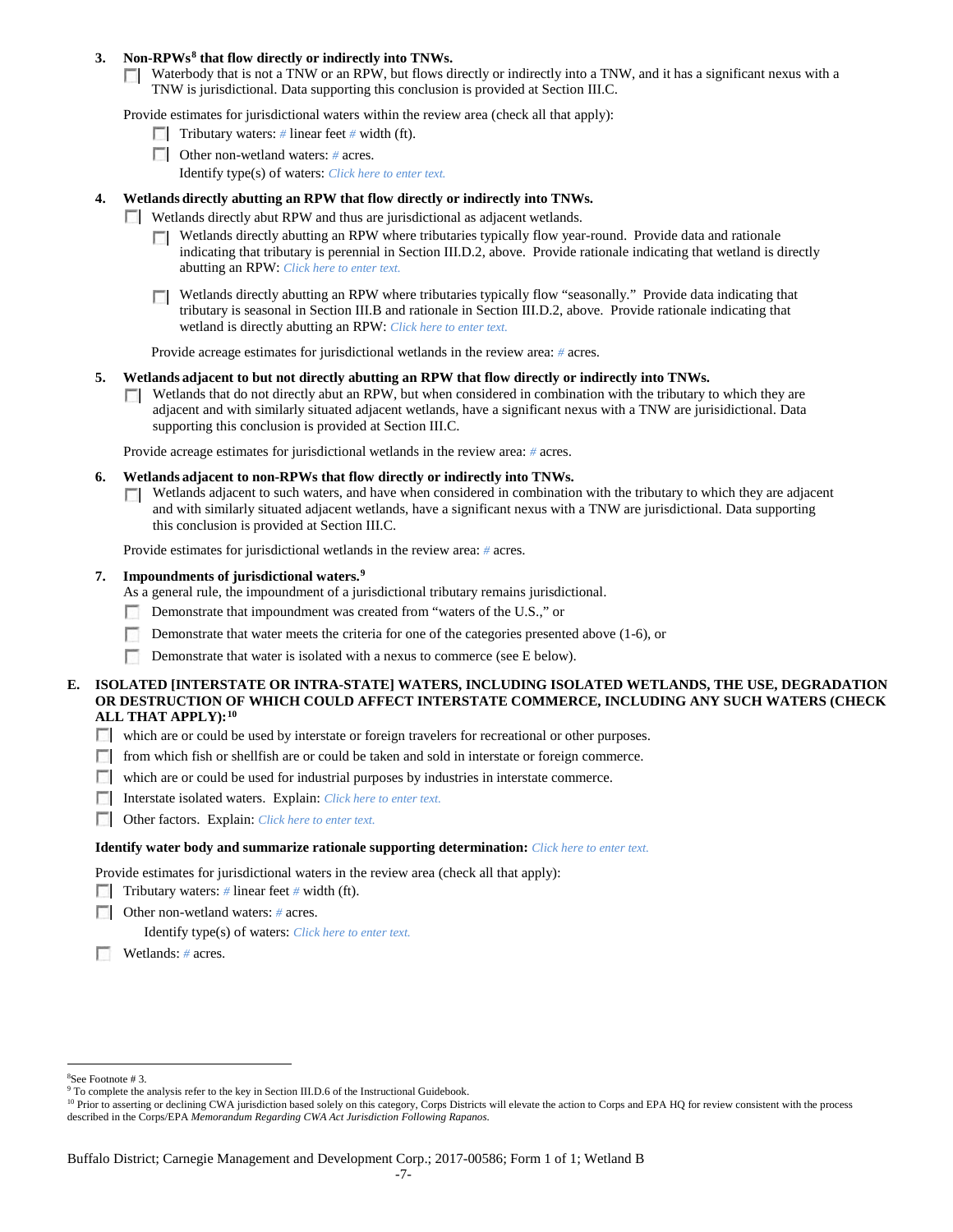## **F. NON-JURISDICTIONAL WATERS, INCLUDING WETLANDS (CHECK ALL THAT APPLY):**

| If potential wetlands were assessed within the review area, these areas did not meet the criteria in the 1987 Corps of Engineers |
|----------------------------------------------------------------------------------------------------------------------------------|
| Wetland Delineation Manual and/or appropriate Regional Supplements.                                                              |

- Review area included isolated waters with no substantial nexus to interstate (or foreign) commerce.
	- **Prior to the Jan 2001 Supreme Court decision in "***SWANCC*," the review area would have been regulated based solely on the "Migratory Bird Rule" (MBR).
- Waters do not meet the "Significant Nexus" standard, where such a finding is required for jurisdiction. Explain: Click here to enter text.
- F Other: (explain, if not covered above): *Click here to enter text.*

Provide acreage estimates for non-jurisdictional waters in the review area, where the sole potential basis of jurisdiction is the MBR factors (i.e., presence of migratory birds, presence of endangered species, use of water for irrigated agriculture), using best professional judgment (check all that apply):

Non-wetland waters (i.e., rivers, streams): *#* linear feet *#* width (ft).

Lakes/ponds: *#* acres.

⊽

г

- Г Other non-wetland waters: *#* acres. List type of aquatic resource: *Click here to enter text.*.
- $\triangledown$  Wetlands: 0.09 acres.

Provide acreage estimates for non-jurisdictional waters in the review area that do not meet the "Significant Nexus" standard, where such a finding is required for jurisdiction (check all that apply):

- m. Non-wetland waters (i.e., rivers, streams): *#* linear feet *#* width (ft).
- Lakes/ponds: *#* acres.
- Other non-wetland waters: *#* acres. List type of aquatic resource: *Click here to enter text.*.
- Wetlands: # acres.

## **SECTION IV: DATA SOURCES.**

- **A. SUPPORTING DATA. Data reviewed for JD (check all that apply -** checked items shall be included in case file and, where checked and requested, appropriately reference sources below):
	- Maps, plans, plots or plat submitted by or on behalf of the applicant/consultant: *Click here to enter text.*
	- $\nabla$  Data sheets prepared/submitted by or on behalf of the applicant/consultant.
		- Office concurs with data sheets/delineation report.
		- Office does not concur with data sheets/delineation report.
	- Data sheets prepared by the Corps: *Click here to enter text.*  $\overline{a}$
	- **Corps navigable waters' study:** *Click here to enter text.*
	- U.S. Geological Survey Hydrologic Atlas: *Click here to enter text.*
		- USGS NHD data.

п

- USGS 8 and 12 digit HUC maps.
- U.S. Geological Survey map(s). Cite scale & quad name: 24k:1, West Henrietta
- USDA Natural Resources Conservation Service Soil Survey. Citation: *Click here to enter text.*
- National wetlands inventory map(s). Cite name: USFWS online mapping ⊽
- State/Local wetland inventory map(s): *Click here to enter text.* п
- FEMA/FIRM maps: *Click here to enter text.*  $\Box$
- 100-year Floodplain Elevation is: *Click here to enter text.* (National Geodectic Vertical Datum of 1929)
- **Photographs:**  $\vec{v}$  Aerial (Name & Date): Google Earth Pro (2017) and Bing Birds Eye (2017)
	- or  $\overline{\triangledown}$  Other (Name & Date): McFarland Johnson (2017)
- **Previous determination(s). File no. and date of response letter:** *Click here to enter text.*
- Applicable/supporting case law: *Click here to enter text.* п
- Applicable/supporting scientific literature: *Click here to enter text.*  $\Box$
- Other information (please specify): *Click here to enter text.*  $\Box$

**B. ADDITIONAL COMMENTS TO SUPPORT JD:** Isolated Wetland B (0.09 acres) was field verified by the Corps of Engineers on September 13, 2017. Even though Wetland B continues off site, only the section on the property was mapped and evaluated. The perimeter of the wetland was walked and no evidence of an ecological continuum or any connections to other waters were identified. The Wetland is isolated and outside the Department of the Army's jurisdiction. The determination is supported by the review of in-house resources and field verification. Wetlands B is outside Department of the Army jurisdiction as they do not meet the criteria for jurisdictional waters of the United States according to 33 CFR Part 328.3(a)(1-7) as follows:

1. do not/have not supported interstate or foreign commerce;

Buffalo District; Carnegie Management and Development Corp.; 2017-00586; Form 1 of 1; Wetland B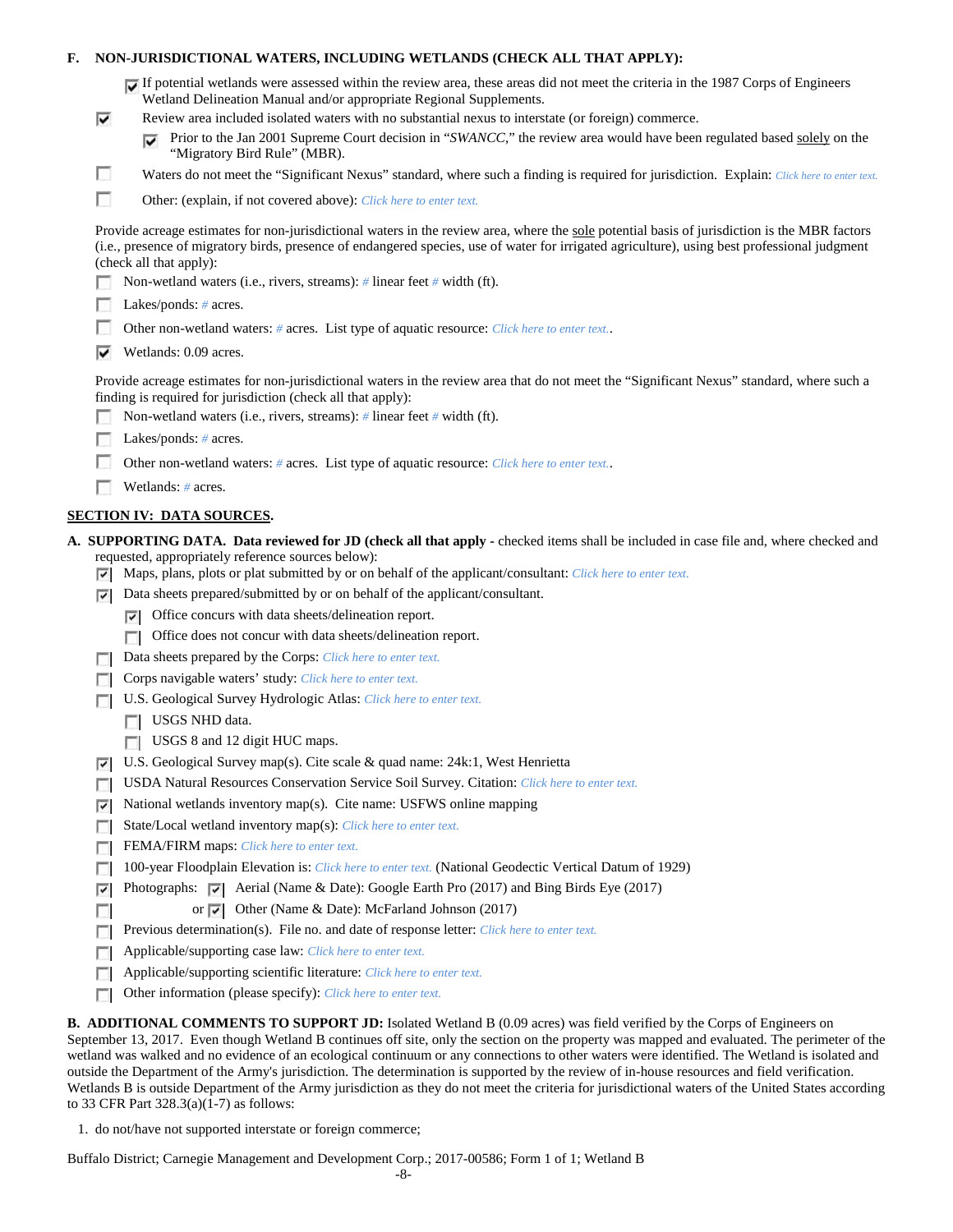- 2. are not an interstate water/wetland;
- 3. the degradation or destruction of which would not affect interstate or foreign commerce and does not include such waters:
	- (i) which are or could be used by interstate or foreign travelers for recreational or other purposes; or
	- (ii) from which fish or shellfish are or could be taken and sold in interstate or foreign commerce; or
	- (iii) which are used or could be used for industrial purpose by industries in interstate commerce
- 4. are not an impoundment of water otherwise defined as WOUS under the definition;
- 5. are not tributaries of waters identified in paragraphs (a)(1)-(4) of this section;
- 6. are not territorial seas;
- 7. are not wetland adjacent to waters (other than waters that are themselves wetlands) identified in paragraphs (a)(1)-(6) of this section.

The wetland was determined to be isolated and therefore non-jurisdictional. The remaining wetland will be verified under a Preliminary Jurisdictional Determination.